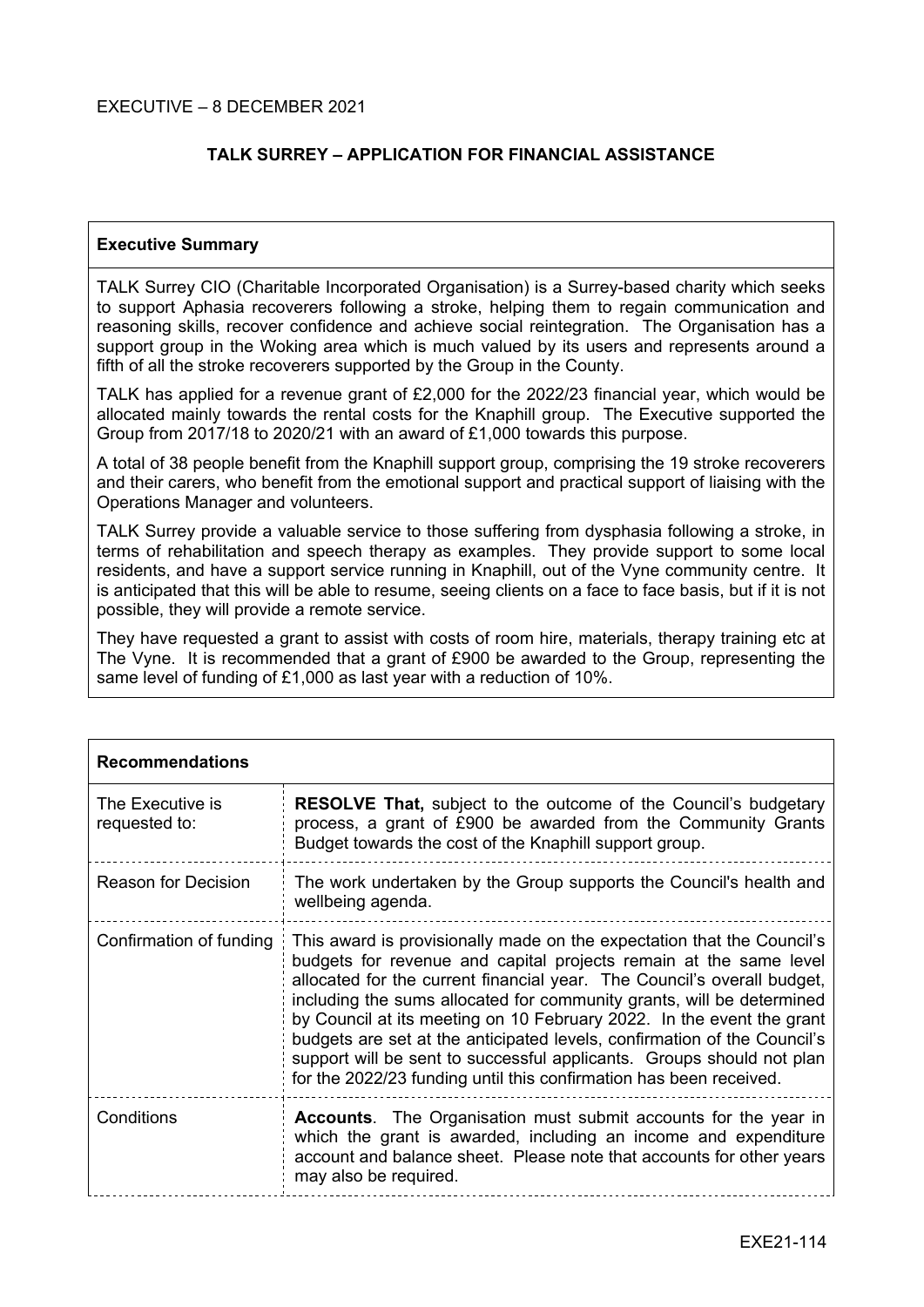|                        | Monitoring Information. The Organisation must submit quarterly<br>monitoring information as a measure of its achievements. Failure to<br>provide details will jeopardise the award. E-mail requests will be sent<br>to the applicant on a quarterly basis.                                                                                                                                                                                                                                                                                                                                                                                            |  |
|------------------------|-------------------------------------------------------------------------------------------------------------------------------------------------------------------------------------------------------------------------------------------------------------------------------------------------------------------------------------------------------------------------------------------------------------------------------------------------------------------------------------------------------------------------------------------------------------------------------------------------------------------------------------------------------|--|
|                        | <b>Publicity.</b> Where possible, the Organisation is required to publicise<br>the support received from Woking Borough Council, including on<br>websites and literature / leaflets produced.                                                                                                                                                                                                                                                                                                                                                                                                                                                         |  |
|                        | Payments. Unless exceptional circumstances exist all invoices must<br>be received quarterly with monitoring information for the previous<br>quarter.                                                                                                                                                                                                                                                                                                                                                                                                                                                                                                  |  |
|                        | <b>Payment Period.</b> Final quarter claims must be made by the second<br>week in April. Unclaimed awards will not be available at a later date<br>unless exceptional circumstances can be demonstrated to the Council<br>before the end of the award year.                                                                                                                                                                                                                                                                                                                                                                                           |  |
|                        | <b>Joint Working.</b> WBC expects the Organisation to engage positively<br>on health and wellbeing multi-agency joint work affecting Woking.<br>Groups which refuse may place their Council support at risk, e.g.<br>grant, concessionary rent and other assistance.                                                                                                                                                                                                                                                                                                                                                                                  |  |
|                        | Homelessness Reduction Act 2017. Following the introduction of<br>new legislation from April 2018, the Council expects the support of<br>partner agencies in identifying people at risk of homelessness as early<br>as possible to maximise the opportunities to prevent such. Partner<br>agencies / organisations are expected to be engaged in joint working<br>arrangements to assist in finding suitable housing and support<br>solutions, and where appropriate to undertake and respond to the new<br>'duty to refer'. Groups which do not support this new legislation and<br>way of working positively may put their Council support at risk. |  |
| Performance Indicators | <b>Users.</b> The Organisation to provide a breakdown of the users.<br>The Organisation to provide details of activities and<br><b>Activities.</b><br>events held.                                                                                                                                                                                                                                                                                                                                                                                                                                                                                    |  |
|                        | Publicity. The Organisation to advise how the Council's support has<br>been publicised.                                                                                                                                                                                                                                                                                                                                                                                                                                                                                                                                                               |  |
|                        | <b>Statement of Use.</b> The Organisation to provide a statement stating<br>the use to which the grant money has been put.                                                                                                                                                                                                                                                                                                                                                                                                                                                                                                                            |  |
| <b>Future Support</b>  | The financial pressure on the Council's budgets is expected to<br>continue in the coming years and accordingly the overall level of<br>support available in future years may be reduced. The applicant is<br>therefore to be advised that the award of funding for 2022/23 does not<br>imply that a similar application in 2023/24 would be supported. In<br>particular, it is emphasised that the Council is unlikely to be in a<br>position to award any sums above the 2022/23 levels.                                                                                                                                                             |  |
|                        | In view of this, the applicant is to be advised to ensure that<br>contingency plans for the Group's operations for 2023/24 have been<br>drawn up in the event that the Council is unable to continue its support<br>beyond April 2023. All applicants are strongly recommended to<br>pursue alternative sources of funding and are encouraged to approach<br>Woking Borough Council's Community Support Team for advice and<br>support.                                                                                                                                                                                                               |  |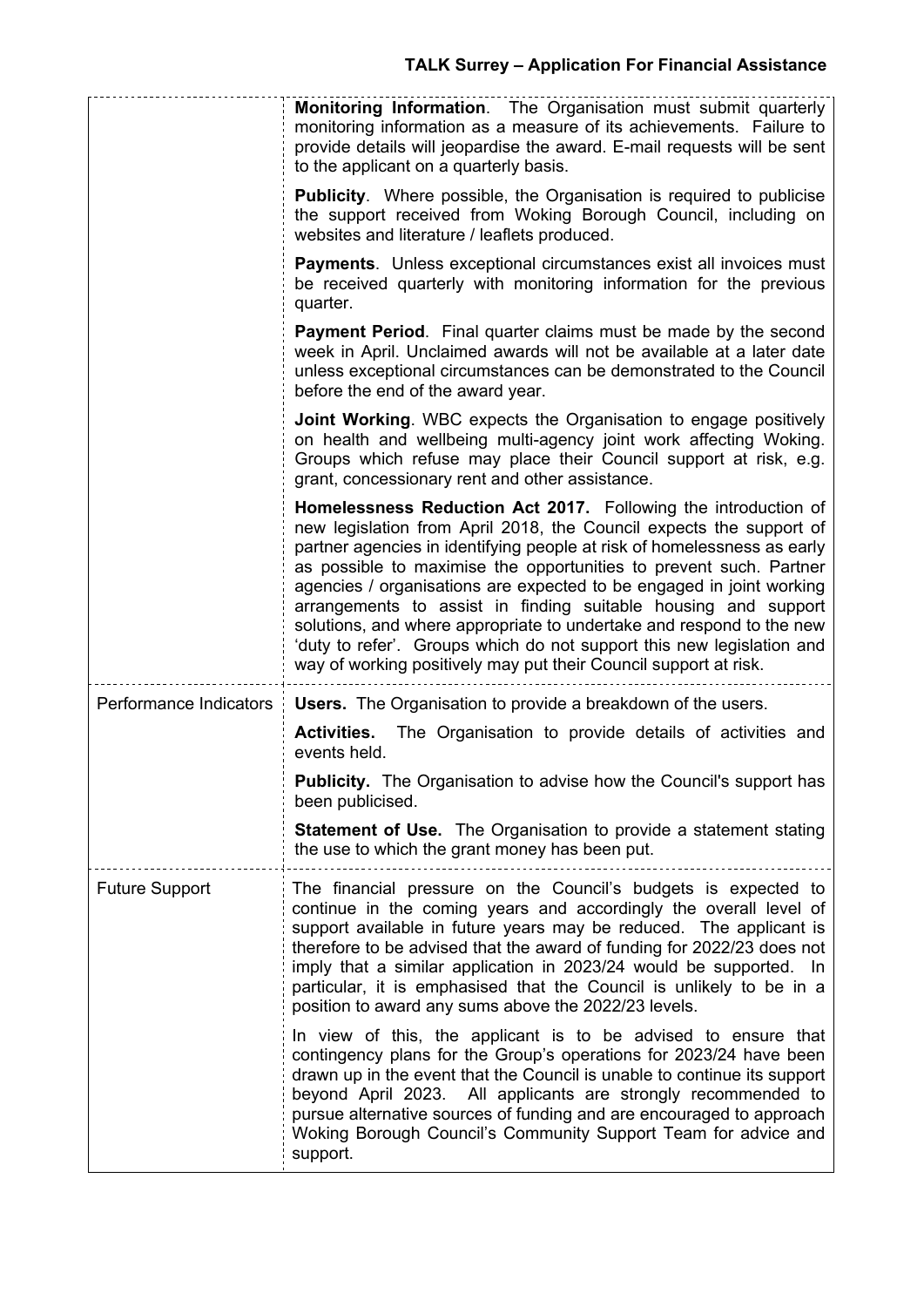## **The Executive has authority to determine the above recommendations.**

## **Background Papers:**

2022/23 Application Form.

## **Reporting Person:**

Julie Fisher, Chief Executive Extn: 3301, Email: julie.fisher@woking.gov.uk

## **Contact Person:**

Frank Jeffrey, Head of Democratic Services Extn: 3012, Email: frank.jeffrey@woking.gov.uk

Doug Davern, Democratic Services Officer Extn: 3018, Email: doug.davern@woking.gov.uk

#### **Portfolio Holder:**

Cllr Simon Ashall Email: cllrsimon.ashall@woking.gov.uk

#### **Shadow Portfolio Holder:**

Cllr Will Forster Email: cllrwill.forster@woking.gov.uk

## **Date Published:**

30 November 2021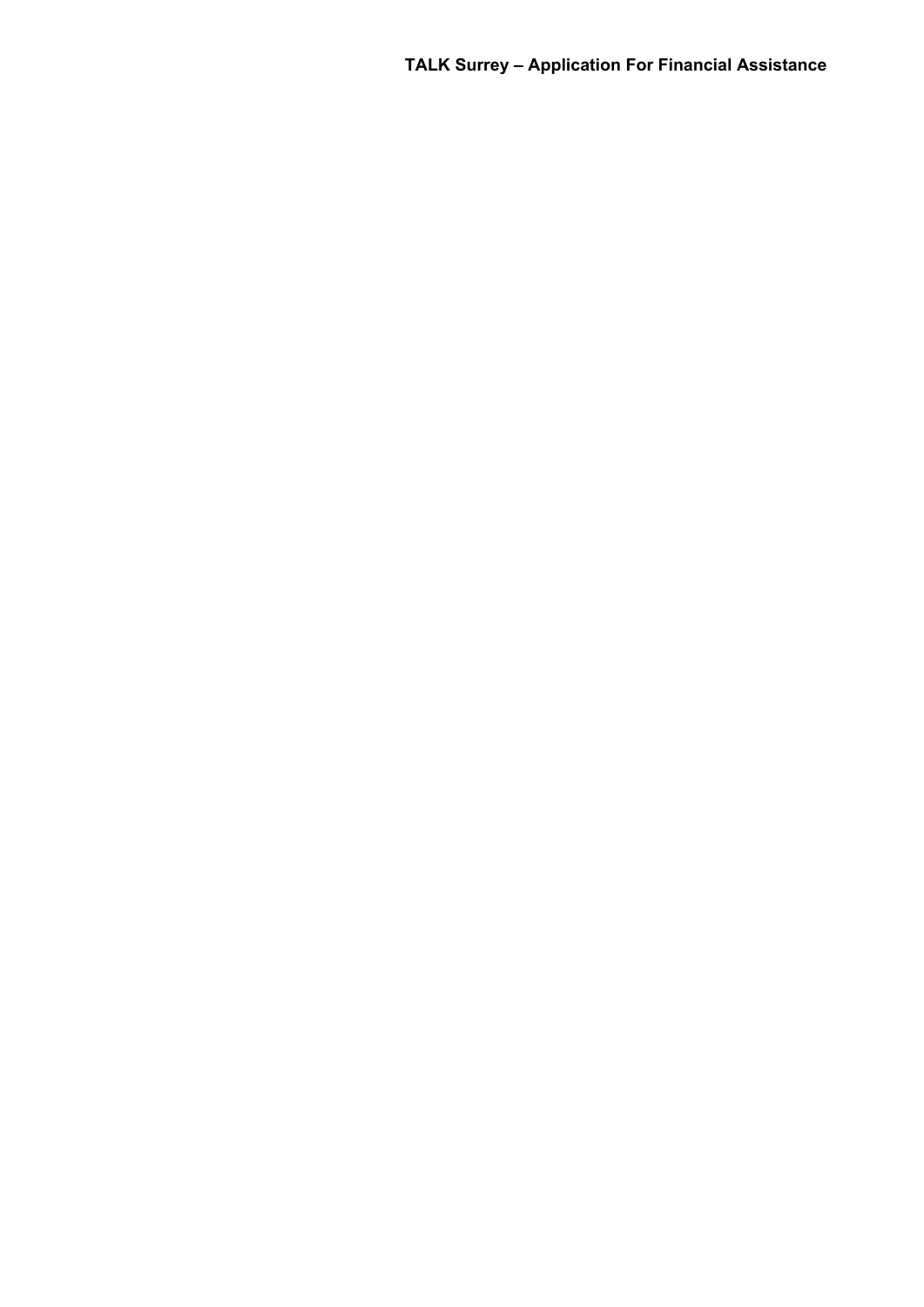| 1.0 Summary of Application |                                                                                                                                                                                                                                                                                                                                                                                                                                                                                                                                                                                                                                                                                                                                                                                                                                                                                                                                                                                                                                                                                                                                                                                                                                                                                                 |  |  |  |
|----------------------------|-------------------------------------------------------------------------------------------------------------------------------------------------------------------------------------------------------------------------------------------------------------------------------------------------------------------------------------------------------------------------------------------------------------------------------------------------------------------------------------------------------------------------------------------------------------------------------------------------------------------------------------------------------------------------------------------------------------------------------------------------------------------------------------------------------------------------------------------------------------------------------------------------------------------------------------------------------------------------------------------------------------------------------------------------------------------------------------------------------------------------------------------------------------------------------------------------------------------------------------------------------------------------------------------------|--|--|--|
| 1.1 Status and Aims        | TALK was established in 1998 to support people with Aphasia<br>(individuals who suffer communication difficulties primarily but not<br>exclusively as a result of a stroke). The organisation provides weekly<br>group meetings in locations across Surrey, including at Knaphill. The<br>members receive one to one support from trained volunteers.<br>Activities are designed to enable them to practise all aspects of<br>communication and promote confidence in a supportive environment,<br>leading to increased participation and independence within the<br>community.<br>Meetings are held at The Vyne in Knaphill on Thursday mornings.<br>Other groups also meet in Guildford, Ashford and Walton on Thames.                                                                                                                                                                                                                                                                                                                                                                                                                                                                                                                                                                        |  |  |  |
|                            | In March 2018 the Charity became TALK Surrey CIO.                                                                                                                                                                                                                                                                                                                                                                                                                                                                                                                                                                                                                                                                                                                                                                                                                                                                                                                                                                                                                                                                                                                                                                                                                                               |  |  |  |
| 1.2 Employees              | Three, comprising TALK Operations Manager (28 hours per week),<br>Groups Co-ordinator (28 hours) and Fundraising Manager (21 hours).                                                                                                                                                                                                                                                                                                                                                                                                                                                                                                                                                                                                                                                                                                                                                                                                                                                                                                                                                                                                                                                                                                                                                            |  |  |  |
| 1.3 Volunteers             | The organisation has 24 volunteers working with the Knaphill support<br>group.<br>At TALK, the volunteers work in a one to one situation with the stroke<br>recoverers: the weekly groups last for two hours and they are<br>supporting one to one for the majority of the time, with a volunteer<br>sitting beside a stroke recoverer and helping get the most out of the<br>TALK sessions.<br>TALK provides a weekly programme of planned activities on which to<br>base communication practice (total communication strategies) and the<br>volunteers:<br>• support conversations and social interaction for the stroke<br>recoverers<br>help reduce isolation and build confidence. The volunteers gently<br>encourage participation in the group<br>socialise with the stroke recoverers and offer friendship.<br>The support provided by volunteers includes helping with their writing,<br>speaking, gesturing in the group through writing on a flipchart, or<br>repetition for example. Volunteers also help prepare teas and<br>refreshments and carry out the administratiom for the Group, for<br>example collecting the weekly fees or tea money. All volunteers<br>usually prepare and present one of the weekly sessions per term.<br>They all undergo Aphasia support training. |  |  |  |
| 1.4 Clients/Users          | The Knaphill support group has 19 users at the time of application,<br>comprising:<br>9 male<br>10 female<br>19 disabled<br>2 ethnic minority                                                                                                                                                                                                                                                                                                                                                                                                                                                                                                                                                                                                                                                                                                                                                                                                                                                                                                                                                                                                                                                                                                                                                   |  |  |  |
|                            |                                                                                                                                                                                                                                                                                                                                                                                                                                                                                                                                                                                                                                                                                                                                                                                                                                                                                                                                                                                                                                                                                                                                                                                                                                                                                                 |  |  |  |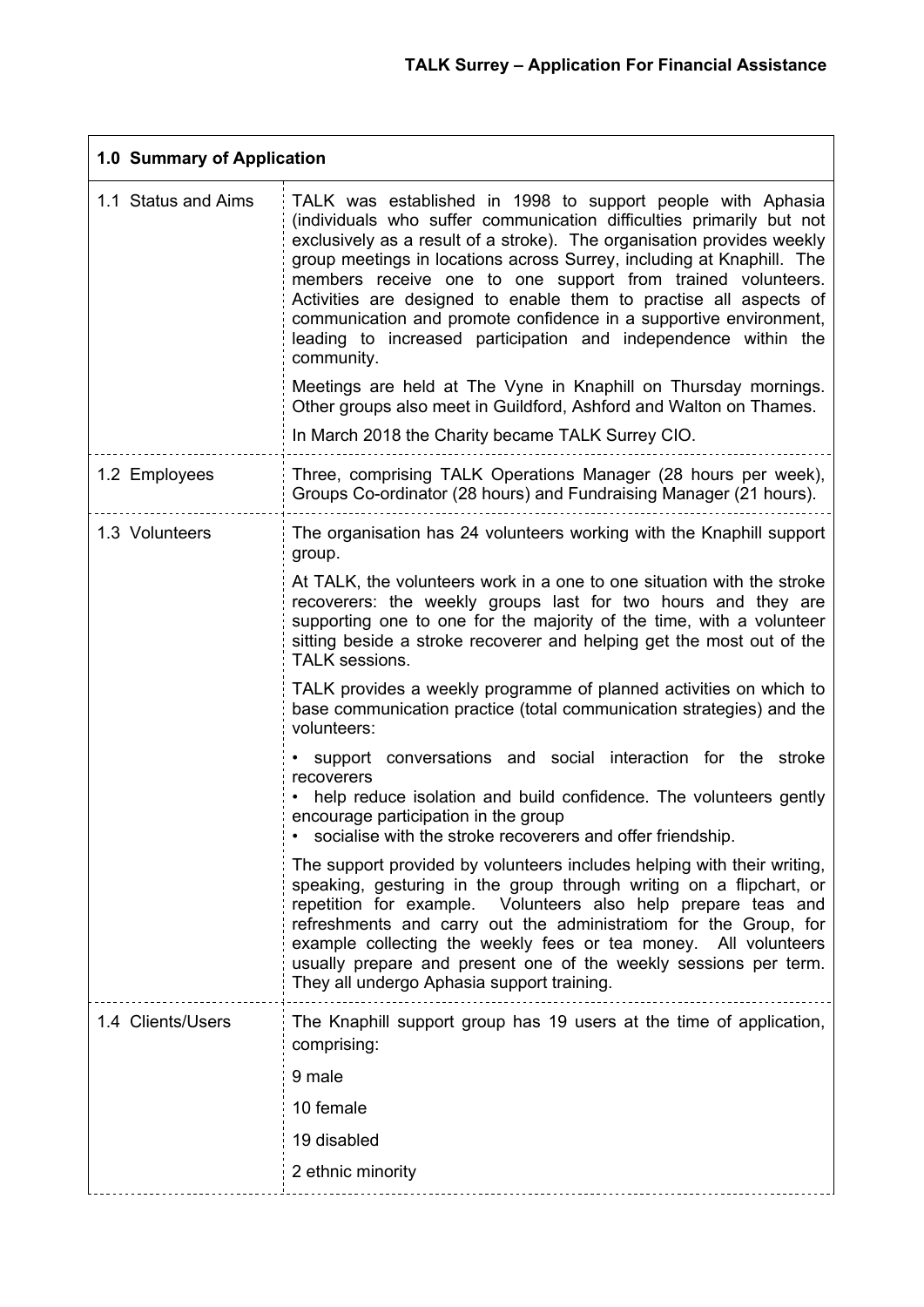|                       | 17 resident in Woking                                                                                                                                                                                                                                                                                                                                                                                      |  |
|-----------------------|------------------------------------------------------------------------------------------------------------------------------------------------------------------------------------------------------------------------------------------------------------------------------------------------------------------------------------------------------------------------------------------------------------|--|
|                       | 5 aged 19-65                                                                                                                                                                                                                                                                                                                                                                                               |  |
|                       | 14 aged 65+                                                                                                                                                                                                                                                                                                                                                                                                |  |
|                       | A charge of £4 per session is levied.                                                                                                                                                                                                                                                                                                                                                                      |  |
| 1.5 Members           | None.                                                                                                                                                                                                                                                                                                                                                                                                      |  |
| 1.6 Sum Requested     | £2,000 (Revenue)                                                                                                                                                                                                                                                                                                                                                                                           |  |
| 1.7 Project           | The funding will contribute towards the running costs of the Knaphill<br>group, supporting at least 19 people with Aphasia following a stroke.                                                                                                                                                                                                                                                             |  |
| 1.8 Cost breakdown:   | Rent of room at Vyne Community Centre - £800<br>Materials/group expenses - £1,200<br>Volunteer training - £200<br>Speech & Language therapy Assessment - £300<br>Woking share of staff salaries - £12,400<br>Woking share of the insurance/examinations - £400<br>Woking share of public awareness costs - £700<br>Woking share of general admin costs - £700<br>Woking share of IT and phone costs - £460 |  |
|                       | Total Group costs excluding fundraising - £17,160                                                                                                                                                                                                                                                                                                                                                          |  |
| 1.9 Community Benefit | A total of 38 people benefit from the Knaphill support group,<br>comprising the 19 stroke recoverers and their carers, who benefit from<br>the emotional support and practical support of liaising with the<br>Operations Manager and volunteers.                                                                                                                                                          |  |
|                       | The volunteers also benefit from the TALK group particularly because<br>a number of them are still on their recovering stroke pathway<br>themselves. Their progression to volunteer has helped them back into<br>the community and given them a sense of worth. It has raised their<br>confidence and contribution to society, particularly as the Group notes<br>few recoverers can ever return to work.  |  |
| 1.10 Covid-19 Impact  | The Group has not been able to raise funding thorough Community<br>Fundraising, and has lost income from termly fees.                                                                                                                                                                                                                                                                                      |  |
|                       | Since March 2020 the Knaphill Support Group has had to adapt to<br>working remotely, and sending out weekly activity packs to the users,<br>at an additional cost of £193 over the last three months. Volunteers<br>and the Operations Manager continued to support vulnerable service<br>users and carers by telephone and email.                                                                         |  |
|                       | The knock-on effects of Covid have impacted the service users, as it<br>was reported that carers had noticed that sufferers' speech had<br>deteriorated since not being able to attend the groups, and have said<br>they have felt increasing feelings of anxiousness and depression.                                                                                                                      |  |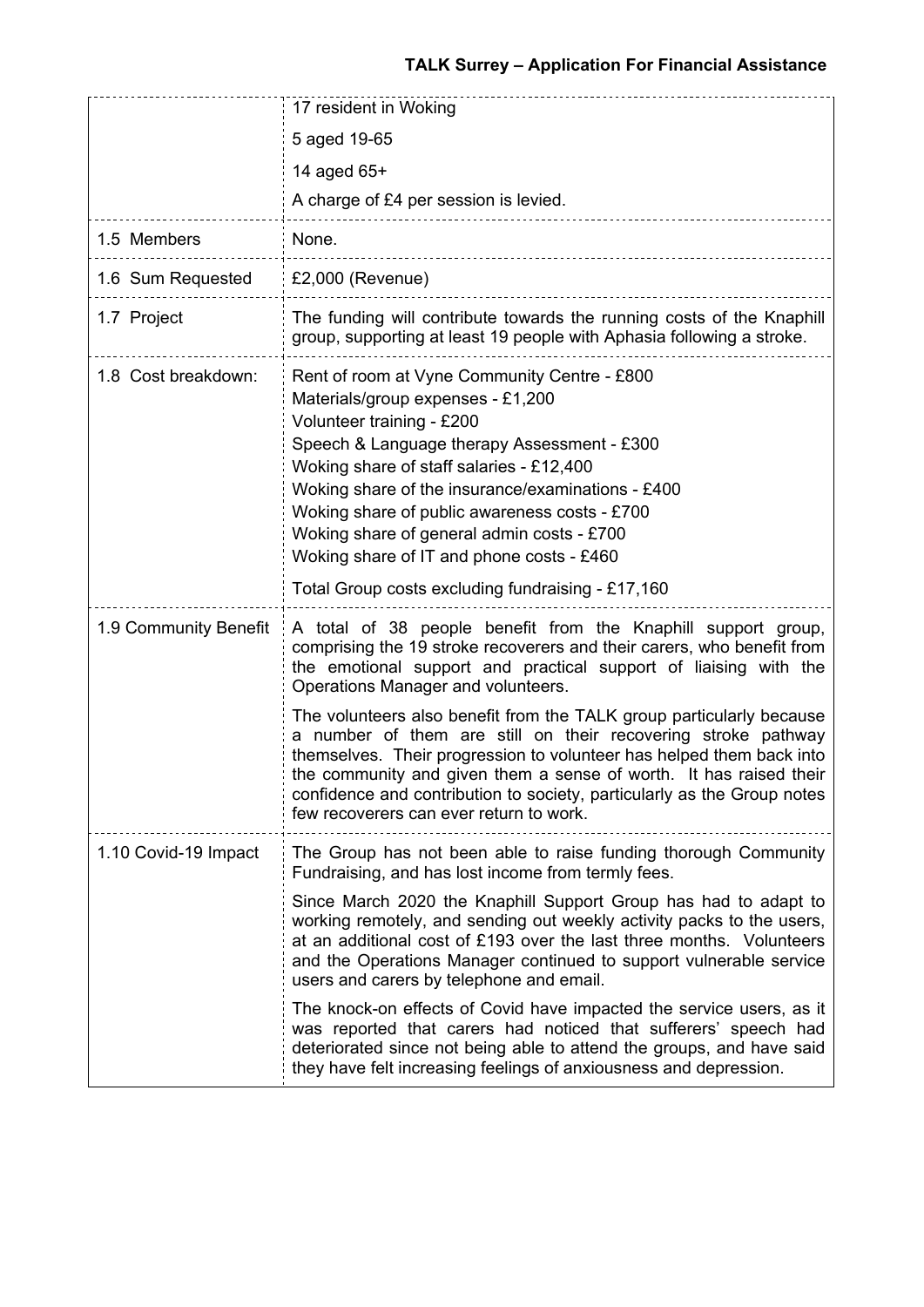| 2.0 Financial Background                |                                                                                                                                                                                                                                                                                                                                                      |  |  |
|-----------------------------------------|------------------------------------------------------------------------------------------------------------------------------------------------------------------------------------------------------------------------------------------------------------------------------------------------------------------------------------------------------|--|--|
| 2.1 Budget                              | At the time of the application, the Group held £60,782 in the bank, of<br>which the majority is ring-fenced for use by TALK groups.                                                                                                                                                                                                                  |  |  |
|                                         | The Group has submitted a budget for 2022/23 which shows an<br>anticipated income of £78,929 against an anticipated expenditure of<br>£92,000, resulting in an anticipated deficit of £13,071.                                                                                                                                                       |  |  |
| 2.2 Accounts                            | The Group has submitted accounts for 2020/21 which show an<br>income of £78,511 (£75,975 in 2019/20) against expenditure of<br>£71,239 (£80,631 in 2019/20), resulting in a surplus of £7,272 (a<br>deficit of £4,656 in 2019/20). The sum of £50,612 was carried forward<br>at the end of the 2020/21 year.                                         |  |  |
| 2.3 Support over the<br>past five years | $2021/22 - £1,000$ awarded towards costs of Knaphill Support Group<br>$2020/21 - £1,000$ awarded towards costs of Knaphill Support Group<br>2019/20 - £1,000 awarded towards costs of Knaphill Support Group<br>2018/19 - £1,000 awarded towards costs of Knaphill Support Group<br>2017/18 - £1,000 awarded towards costs of Knaphill Support Group |  |  |

| 3.0 Assessment of Application |                                                                                                                                                                                                                                                                                                                                                                                                                                                                      |           |  |  |
|-------------------------------|----------------------------------------------------------------------------------------------------------------------------------------------------------------------------------------------------------------------------------------------------------------------------------------------------------------------------------------------------------------------------------------------------------------------------------------------------------------------|-----------|--|--|
| 3.1 Key Information           | Constitution<br>$\circ$                                                                                                                                                                                                                                                                                                                                                                                                                                              | Yes       |  |  |
|                               | <b>Registered Charity</b><br>$\circ$                                                                                                                                                                                                                                                                                                                                                                                                                                 | Yes       |  |  |
|                               | <b>VAT Registered</b><br>$\circ$                                                                                                                                                                                                                                                                                                                                                                                                                                     | <b>No</b> |  |  |
|                               | <b>Equal Opportunities Policy</b><br>$\circ$                                                                                                                                                                                                                                                                                                                                                                                                                         | Yes       |  |  |
|                               | <b>Safeguarding Policy</b><br>$\circ$                                                                                                                                                                                                                                                                                                                                                                                                                                | Yes       |  |  |
|                               | <b>Reserves Policy</b><br>$\circ$                                                                                                                                                                                                                                                                                                                                                                                                                                    | Yes       |  |  |
|                               | <b>Quality Mark</b><br>$\circ$                                                                                                                                                                                                                                                                                                                                                                                                                                       | <b>No</b> |  |  |
|                               | Other funding sources pursued<br>O                                                                                                                                                                                                                                                                                                                                                                                                                                   | Yes       |  |  |
|                               | Other support by the Council<br>O                                                                                                                                                                                                                                                                                                                                                                                                                                    | <b>No</b> |  |  |
|                               | Fundraising<br>$\circ$                                                                                                                                                                                                                                                                                                                                                                                                                                               | Yes       |  |  |
|                               | Two quotes<br>O                                                                                                                                                                                                                                                                                                                                                                                                                                                      | N/A       |  |  |
|                               | Regular monitoring provided previously<br>O                                                                                                                                                                                                                                                                                                                                                                                                                          | Yes       |  |  |
| 3.2 Assessment                | TALK Surrey provide a valuable service to those suffering from<br>dysphasia following a stroke, in terms of rehabilitation and speech<br>therapy as examples. They provide support to some local residents,<br>and have a support service running in Knaphill, out of the Vyne<br>community centre. It is anticipated that this will be able to resume,<br>seeing clients on a face to face basis, but if it is not possible, they will<br>provide a remote service. |           |  |  |
|                               | They have requested a grant to assist with costs of room hire,<br>materials, therapy training etc at The Vyne. In view of the Council's<br>financial situation, it is recommended that a grant be awarded with a<br>reduction of 10% from last year, equating to £900 for 2022/23.                                                                                                                                                                                   |           |  |  |